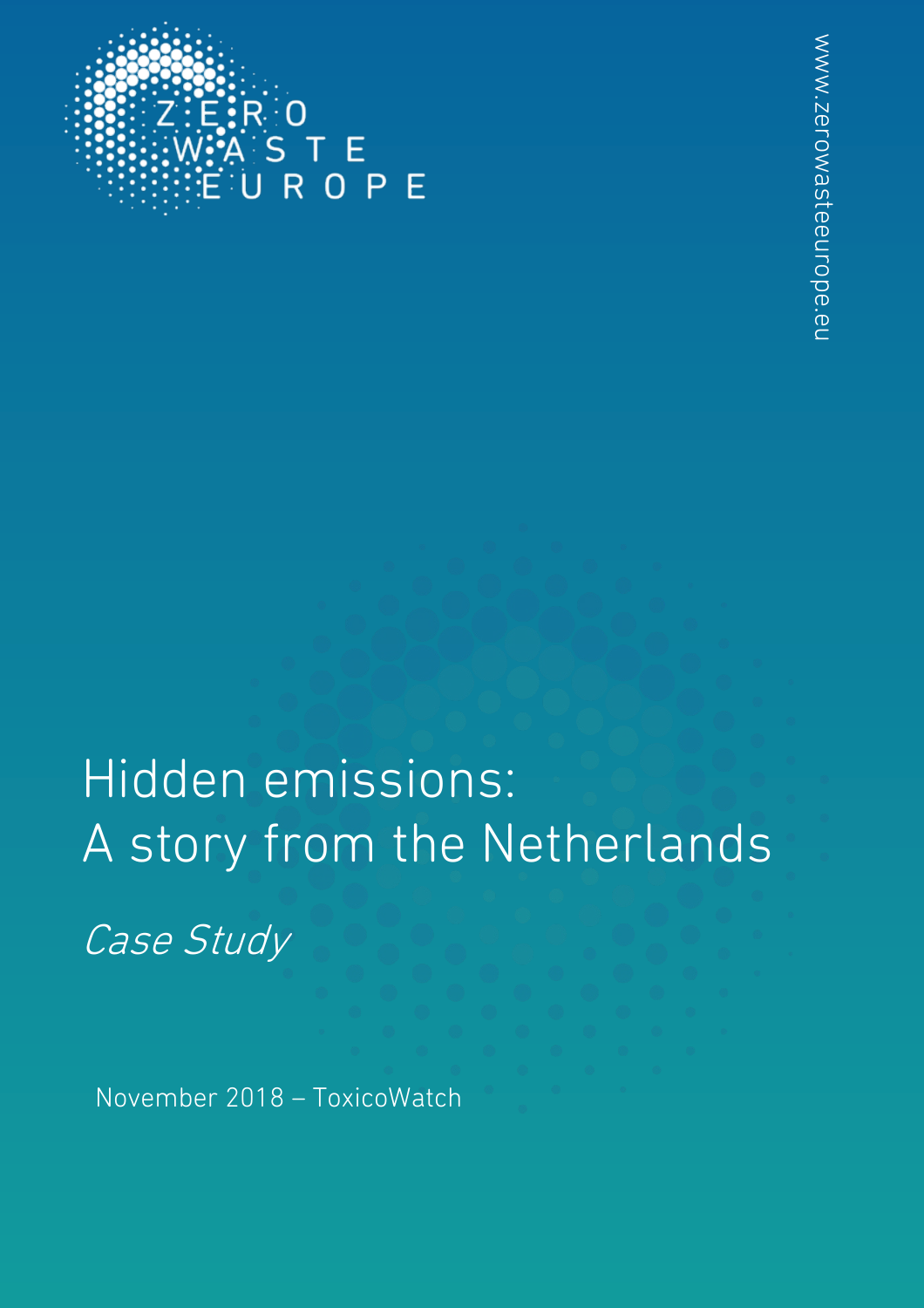Although presented as state of the art, the youngest incinerator in the Netherlands is far from a clean: long-term tests reveal emissions of dioxin, furan and persistent organic pollutants far beyond the limits.

The case of the REC plant raises important questions for future policy-making concerning waste incineration and its potential effects on public health and the environment.

#### The youngest of Dutch incinerators: Reststoffen Energie Centrale

Out of the 13 waste incinerators currently in operation in the Netherlands, the Reststoffen Energie Centrale (REC) is the most recent one. The so-called waste–to-energy plant is located in Harlingen, bordering the UNESCO Wadden Sea coastline in the North of the Netherlands. When it was built in 2011, it was proudly announced by the Dutch Ministry of Economic Affairs as 'a state of the art' installation, the best in Western Europe. However, long-term testing revealed the plant emits dioxin, furans and toxic pollutants far beyond the limits set by EU laws.

Initially, in order to deliver energy to the nearby salt industry plant, the REC incinerator was only supposed to burn Frisian household waste. However, nowadays the waste input comes from everywhere in the Netherlands. Besides household waste, the REC waste input includes also industrial waste, digestate<sup>[1](#page-1-0)</sup> and sewage sludge. Chemical analyses to check the waste input were first undertaken at the start in 2011. It is debatable whether this installation with a post combustion temperature of 850<sup>0</sup> Celsius is actually capable of combusting the chemical complexity of current 'household' and industrial waste.

#### Environmental biomarkers and toxic eggs

In [2](#page-1-1)013, a study by ToxicoWatch found high concentration of dioxins and furans<sup>2</sup> in eggs of backyard chickens in the surroundings of the REC incinerator<sup>[3](#page-1-2)[4](#page-1-3)</sup>. Eggs of backyard chickens are sensitive environmental biomarkers for persistent organic pollutants (POPs) like dioxins<sup>5</sup>. All eggs of backyard chickens in Harlingen, sampled within a radius of 2 km from the REC incinerator, showed a much higher concentration of dioxine than allowed by the  $EU^{\delta}$ . Notably, the concentration exceeded 1.7 BEQ/gram fat (Bioanalytical EQuivalent)<sup>7</sup>, and the 2.5 picogram TEQ/gram fat<sup>[8](#page-1-7)</sup> limit set by EU law.

<span id="page-1-1"></span><sup>2</sup> Polychlorinated dibenzo-p-dioxins and dibenzofurans, PCDD/Fs.



<span id="page-1-0"></span> <sup>1</sup> Digestate is the material remaining after the anaerobic digestion of a biodegradable feedstock.

<span id="page-1-2"></span><sup>3</sup>Arkenbout, A, 2014. Biomonitoring of dioxins/dl-PCBs in the north of the Netherlands; eggs of backyard chickens, cow and goat milk and soil as indicators of pollution. Organohalogen Compd. 76, 1407–1410

<span id="page-1-3"></span><sup>4</sup> Arkenbout, A, Esbensen KH, 2017. Biomonitoring and source tracking of dioxins in the Netherlands, Eighth World Conference On Sampling and Blending / Perth, Wa, 9–11 May 2017, 117-124

<span id="page-1-4"></span><sup>5</sup> Witteveen en Bos, Dioxine emissie oktober 2015 – Verspreidingsberekeningen, 2015, rapport LW217-12/16-002.590 <sup>6</sup> See n=6, Figure 1 black spot

<span id="page-1-6"></span><span id="page-1-5"></span><sup>7</sup> The values are expressed in Figure 1 in BEQ because analyses are performed with the bioassay of DR CALUX.

<span id="page-1-7"></span> $8$  TEQ stands for Toxic EQuivalent, picogram is a millionth of a millionth of a gram or 10<sup>-12</sup> gram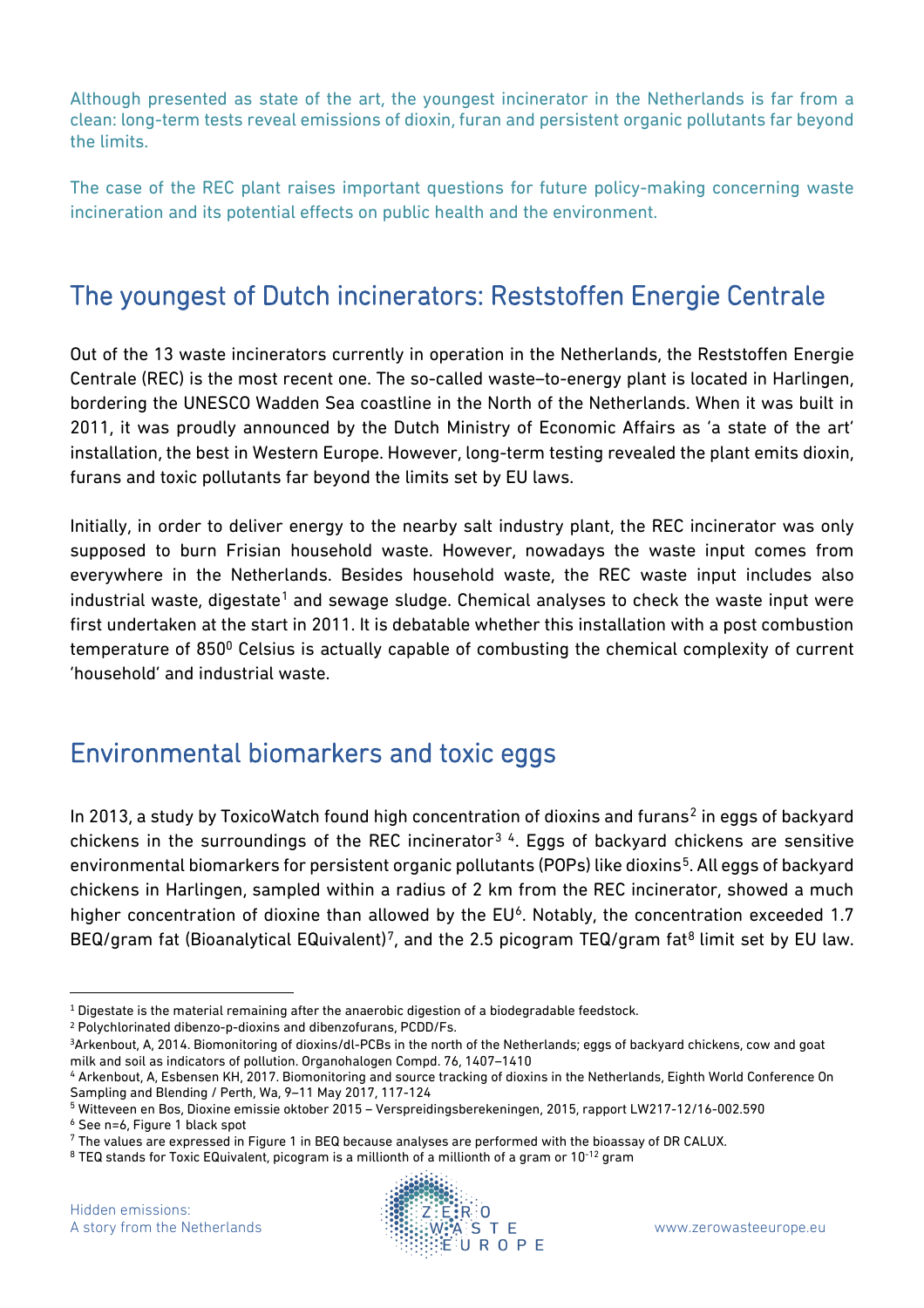#### **This means that potentially highly toxic dioxins exceed the maximum limit for consumption of eggs in the environment of Harlingen.**

A subsequent national survey<sup>[9](#page-2-0)</sup> found 50 % of the backyard chicken eggs in the Netherlands were below the maximum limit for dioxins in eggs. However, around the incinerator (Figure 1) all eggs are exceeding the limit for dioxins of 2.5 picogram TEQ/gram  $fat^{10}$ .

A study of dioxin depositions on grass in the direct surroundings of the REC incinerator (see Figure 2) confirms elevated values of dioxins. Moreover, the fingerprints of these dioxins found on grass comply with the congeners found in the flue gases of the incinerator<sup>[11](#page-2-2)</sup>, tracking the source of dioxin contamination to the emissions of the incinerator.



Figure 1: Results dioxins eggs backyard chickens Figure 2: Dioxin deposition on grass



# Dioxine emissions: long-term sampling reveal breaches

Long-term sampling is not mandatory for waste incineration facilities, that mostly rely on preannounced short-term sampling of 6-8 hours twice a year. After the alarming findings of dioxins in eggs of backyard chickens in the ToxicoWatch study, the local government decided, for the first time in the Netherlands, to perform long-term sampling of flue gases in the REC with the AMESA technique, which stands for **A**dsorption **ME**thod for **SA**mpling of dioxins[12.](#page-2-3) When short- and longterm sampling are carried out in the same period, remarkable differences become visible (Table 1). The results show that short-term sampling seriously underestimates actual dioxin emission levels by factors of 460 - > 1290 (Table 1). The current short-term sampling only represents ~0.2 % of the total yearly operating time, so short-term sampling cannot be considered representative for real dioxin emissions of the REC incinerator<sup>[13](#page-3-0)</sup>.

<span id="page-2-1"></span><span id="page-2-0"></span>Sampling and Blending / Perth, Wa, 9–11 May 2017, 117-124 <sup>11</sup> Arkenbout, A, Esbensen KH, 2017. Biomonitoring and source tracking of dioxins in the Netherlands, Eighth World Conference On Sampling and Blending / Perth, Wa, 9–11 May 2017, 117-124



 $\overline{a}$ <sup>9</sup> Hoogenboom, RL, Ten Dam, G, van Bruggen, M, Jeurissen, SM, van Leeuwen, SP, Theelen, RM, Zeilmaker, MJ, 2016. Polychlorinated dibenzo-p-dioxins and dibenzofurans (PCDD/Fs) and biphenyls (PCBs) in home-produced eggs, Chemosphere, 150, 311–319 <sup>10</sup> Arkenbout, A, Esbensen KH, 2017. Biomonitoring and source tracking of dioxins in the Netherlands, Eighth World Conference On

<span id="page-2-2"></span> $12$  Tejima H, Nishigaki M, Fujita Y, Matsumoto A, Takeda N, Takaoka M, 2007. Characteristics of dioxin emissions at startup and shutdown of MSW incinerators, Chemosphere 66, 1123–1130

<span id="page-2-3"></span><sup>&</sup>lt;sup>13</sup> Arkenbout, A, Olie K, Esbensen KH, 2018. Emission regimes of POPs of a Dutch incinerator: regulated, measured and hidden issues, abstract, http://bit.ly/2QQCmW1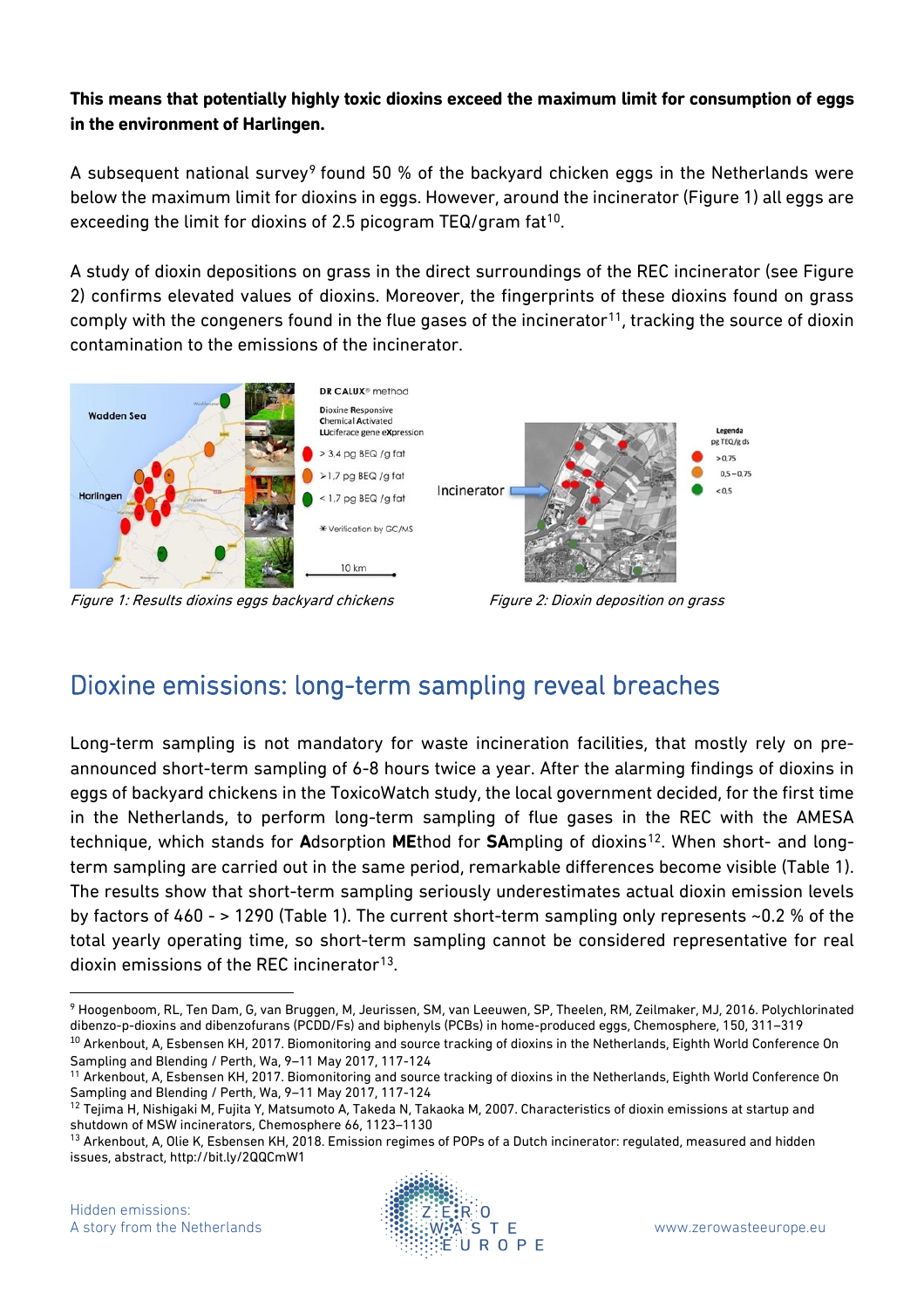| <b>Sampling</b>          | <b>Hours</b> | ng TEQ/Nm <sup>3</sup> | Factor |
|--------------------------|--------------|------------------------|--------|
| Short-term, April 2016   | O            | < 0.00001              |        |
| Long-term, April 2016    | 256          | 0.01290                | >1290  |
| Short-term, 8 March 2017 | 6            | 0.00001                |        |
| Long-term, March 2017    | 690          | 0.00460                | 460    |

Table 1: Comparison of parallel short- and long-term measurements (assumed flow: 230,000 Nm3)

Figure 3 shows the results of a **20,139** hours long-term sampling of dioxins (PCDD/Fs) from August 2015 until December 2017, revealing that excess emissions ("outlier events") are not exceptional, but rather constitute a regular feature of the REC incineration operation. The results of long-term sampling clearly show the shortcomings of regulatory short-term measurements<sup>14</sup>.



Figure 3: Results of 20,139 hours AMESA long-term sampling PCDD/Fs, REC Harlingen

Announced and presented as "State of the art" and applying with Best Available Techniques /Best Environmental Practices [15](#page-3-2) , the REC incinerator has a very stringent emission limit of 0.01 ng TEQ/Nm3[16.](#page-3-3) In Figure 3, a number of excursions above the legal threshold limit can be noted. The horizontal lines indicate from bottom to top the short-term measurements, emission limits set for the REC in the environmental permit, as well as in the permit by the Integrated Pollution Prevention and Control (which is now the IED, International Emission Directive<sup>[17](#page-4-0)</sup>). A total number of 12 start-up and shutdown events occurred in the measuring period. The permitted limit of 0.01 ng TEQ/Nm<sup>3</sup> was exceeded seven times, and the IED standard of 0.1 ng TEQ/Nm<sup>3</sup> twice. As the exceeding of dioxin



<span id="page-3-0"></span> $14$  Idem

<span id="page-3-1"></span><sup>&</sup>lt;sup>15</sup> Guidelines on Best Available Techniques and provisional guidance on Best Environmental Practices, relevant to article 5 and Annex C of the Stockholm Convention on Persistent Organic Pollutants, 2007, United Nations Environment Programme

<span id="page-3-2"></span><sup>16</sup> The EU-norm is 0.1 ng TEQ/Nm3

<span id="page-3-3"></span><sup>&</sup>lt;sup>17</sup> In Dutch: RIE, Richtlijn Industriële Emissies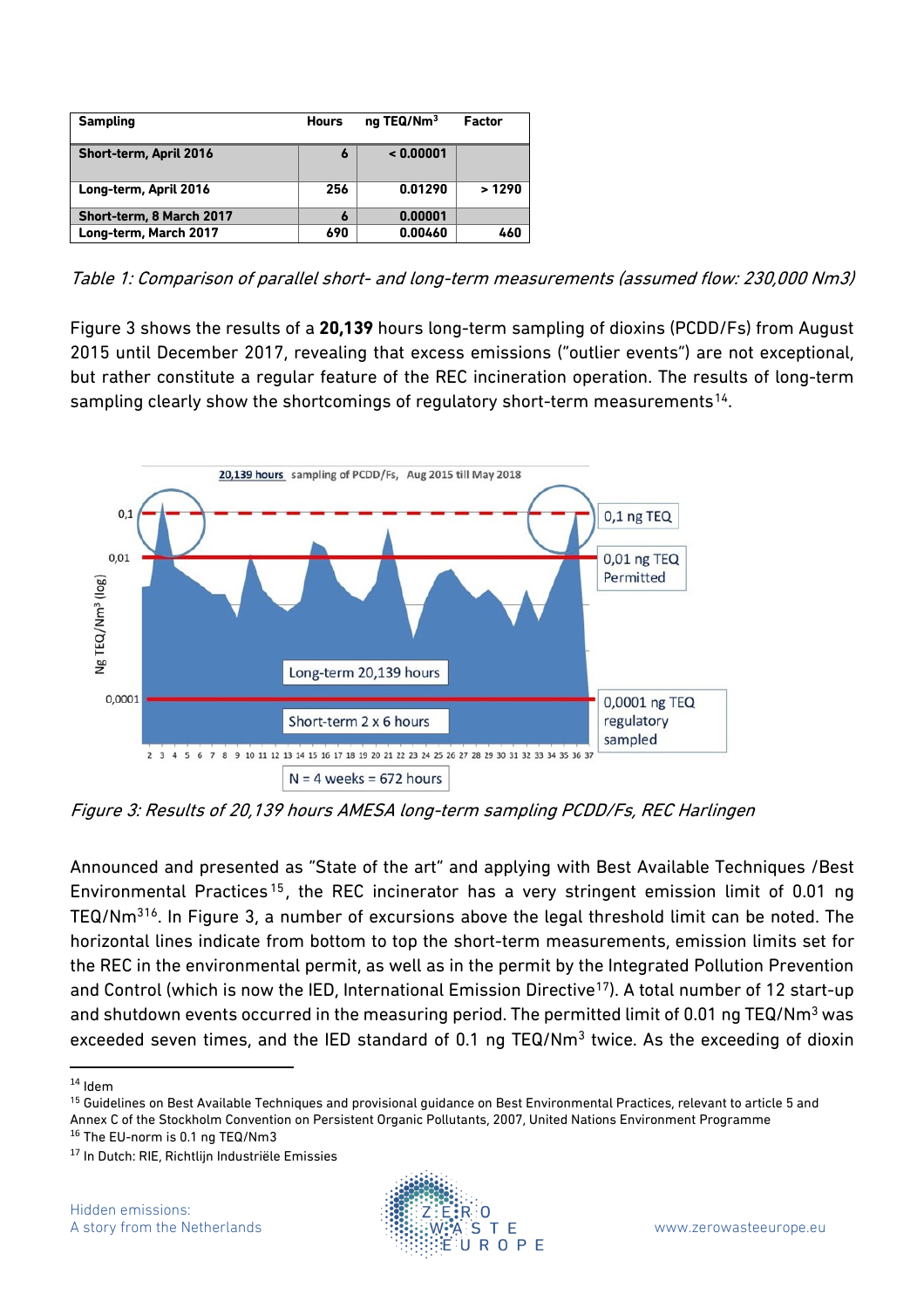emissions occurred mostly during start-ups, this 'posed no legal problem' for the facility because the norms are stipulated to 'apply only to steady state operation'. From the very first start-up of the incinerator in Harlingen in 2011, more than 60 start-ups and shutdowns have been (officially) registered. In August 2015 the continuous sampling programme of flue gases for dioxin monitoring AMESA was implemented, but in December 2017 the plant management terminated this long-term sampling program for unstated reasons. With this decision, the management ignored the wish of both the local government and the concerned population to continue AMESA monitoring.

### Hidden emissions

One of the reason why the REC incinerator exceeds the dioxins permit levels is the use of bypasses during transient phases, which means that the incinerator emits *without filtering* (Figure 4). In the technical literature this is known as a 'filter bypass mode', 'abatement bypass' or 'dump stacks'. The bypass mode is *structurally* programmed whenever elevated dust emissions occur. Although the plant management had recently promised to stop using bypasses, data don't confirm this has actually happened.



Figure 4: Block diagram flue gas cleaning REC Harlingen with bypasses

Unfortunately, even AMESA cannot perform continuous sampling during transient phases. In all breaches of the permit emission limit (see Figure 3) the long-term sampling by the AMESA was found to be incomplete. During the first outlier event in Figure 3 (exceeding 0.1 ng TEQ/Nm3), the long-term sampling was interrupted for 10 hours, and for more than 200 hours during the last outlier event. During the 20,139 hours of long-term sampling of the REC incinerator, AMESA was off-line for 1,496 hours<sup>18</sup>. While AMESA is mostly on-line (93% of the time), dust emissions especially occur when AMESA is off-line. During start-ups the ID-fan (see Figure 4) is regularly turned off, which results in a shut down and a restart of the AMESA, suspending the test for 3 minutes. When this process is repeated, the long-term sampling will be disabled for a certain time.



<span id="page-4-1"></span><span id="page-4-0"></span><sup>18</sup> Arkenbout, A, Bouman KJAM, 2018. Emissions of dl-PCB, PBB, PBDD/F, PBDE, PFOS, PFOA, and PAH from a waste incinerator, poster Dioxin2018, http://bit.ly/2RZJe3j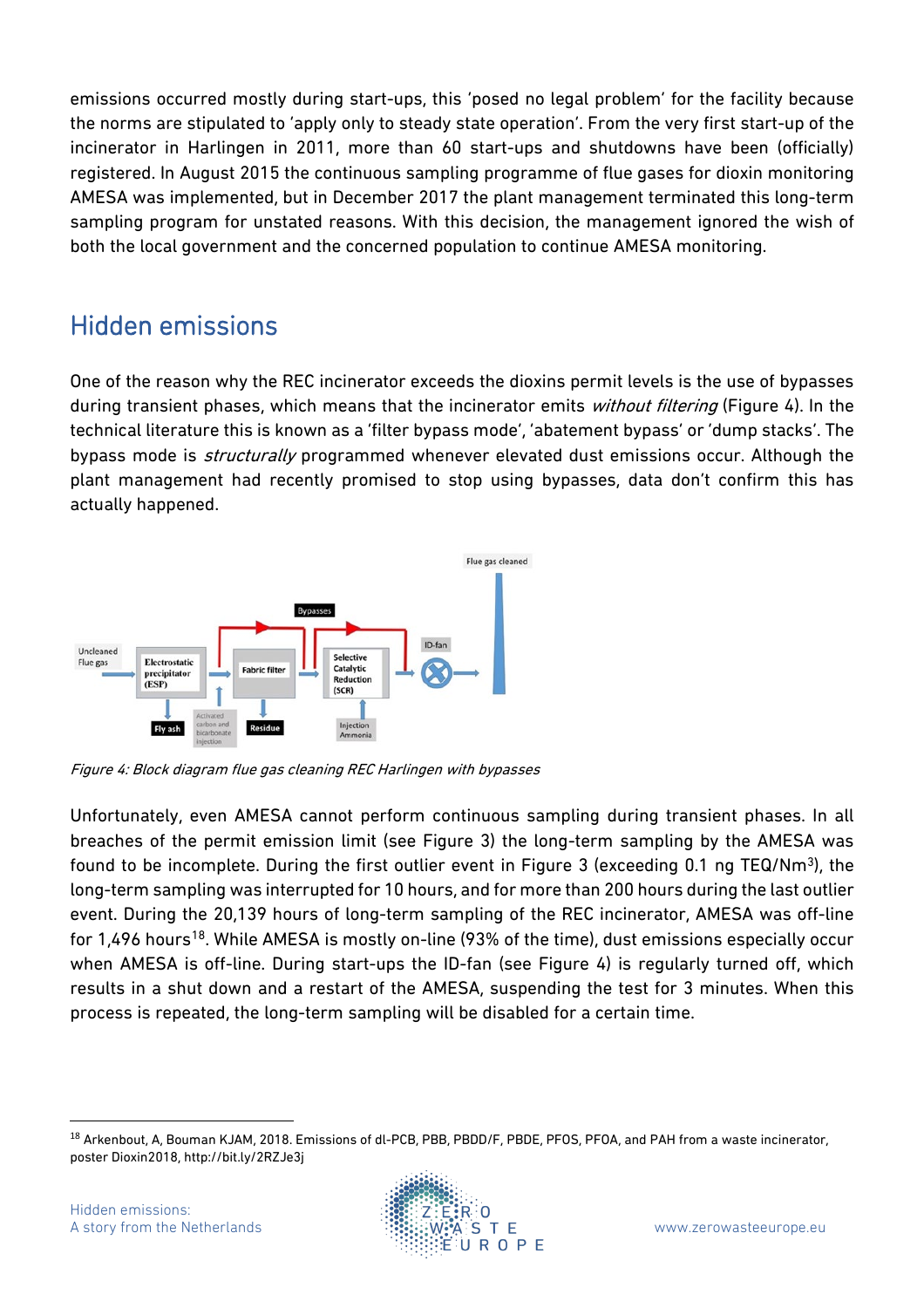#### Start-ups with no filter

Most studies of 'start-ups', including the AMESA long-term sampling, begin to measure when the waste feed is started (see Table 2, phase 4). Data of dioxin emissions before the waste feed starts are less prominent in the literature, but all show elevated dioxin emissions during phases where no waste is burnt [19](#page-5-0) [20](#page-5-1) [21](#page-5-2) [22](#page-5-3) [23](#page-5-4) [24](#page-5-5) [25.](#page-5-6)

In this study, gravimetrical and short-term measurements were performed in the phases before waste combustion in Phase 4 starts. The measurements in Phases 2 (flushing) and 3 (heating up) were performed by the governmental organisation ODRA in 2016, 2017 and 2018. The results show some remarkable elevated dioxin emissions in Phase 1, 2 and 3 of the start-up process.

Table 2 describes the different phases of a cold start-up. This means the installation is already several days inactive and stabilized at room temperature. In phase 3, lasting between 32 and 50 hours, the system is heating up from 15-25<sup>0</sup> to 850<sup>0</sup> Celsius, which is the legal binding temperature at which waste can be put on the grate. In this phase, short-term measurements of 4 to 6 hours show all dioxin emissions in access of the IED limit of 0.1 ng TEQ/Nm3.

| <b>Phase 1</b>  | <b>Pre-flushing</b>        |  |
|-----------------|----------------------------|--|
| Phase 2         | <b>Flushing (cold)</b>     |  |
| Phase 3         | <b>Heating up</b>          |  |
| <b>Phase 3B</b> | <b>Flushing (hot)</b>      |  |
| Phase 4         | <b>Starting waste feed</b> |  |
| <b>Phase 5</b>  | <b>Regular operation</b>   |  |

Table 2: Phases of start-up **Figure 5: Emission of dust (dumpstack)** 

In Phase 2, no short-term measurements are possible, and dust can only be measured by gravimetric methods. Figure 6 shows how an indicative dust load of 73 kg was found in 83 minutes' measure-time, while the incinerator only declared 2 kg dust during this period. Figure 6 clearly shows that the dust emission lasts only 3 minutes. The dust meter of the incinerator is unable to

<span id="page-5-1"></span><sup>20</sup> Hung PC, Chang SH, Buekens A, Chang MB, 2016. Continuous sampling of MSWI dioxins, Chemosphere 145, 119-124

<span id="page-5-4"></span>hazardous waste incinerator under transient conditions, R. Soc. open sci. 5: 171079



<span id="page-5-0"></span> <sup>19</sup> Tejima H, Nishigaki M, Fujita Y, Matsumoto A, Takeda N, Takaoka M, 2007. Characteristics of dioxin emissions at startup and shutdown of MSW incinerators, Chemosphere 66, 1123–1130

<span id="page-5-2"></span><sup>&</sup>lt;sup>21</sup> Wang L-C, His HC, Chang JE, Yang XY, Chang-Chien GP, Lee WS, 2007. Influence of start-up on PCDD/F emission of incinerators, Chemosphere 67, 1346–1353

<span id="page-5-3"></span><sup>&</sup>lt;sup>22</sup> Chen CK, Lin C, Lin YC, Wang LC, Chang-Chien GP, 2008. Polychlorinated dibenzo-p-dioxins/dibenzofuran mass distribution in both start-up and normal condition in the whole municipal solid waste incinerator, Journal of Hazardous Materials 160, 37–44 <sup>23</sup> Li M, Wang C, Cen K, Ni M, Li X. 2018, Emission characteristics and vapour/particulate phase distributions of PCDD/F in a

<span id="page-5-5"></span><sup>&</sup>lt;sup>24</sup> Zirogiannis N, Hollingsworth AJ, and Konisky DM, 2018. Understanding Excess Emissions from Industrial Facilities: Evidence from Texas, Environ. Sci. Technol., 52 (5), pp 2482–2490

<span id="page-5-6"></span><sup>25</sup> Witteveen en Bos, Dioxine emissie oktober 2015 – Verspreidingsberekeningen, 2015, rapport LW217-12/16-002.590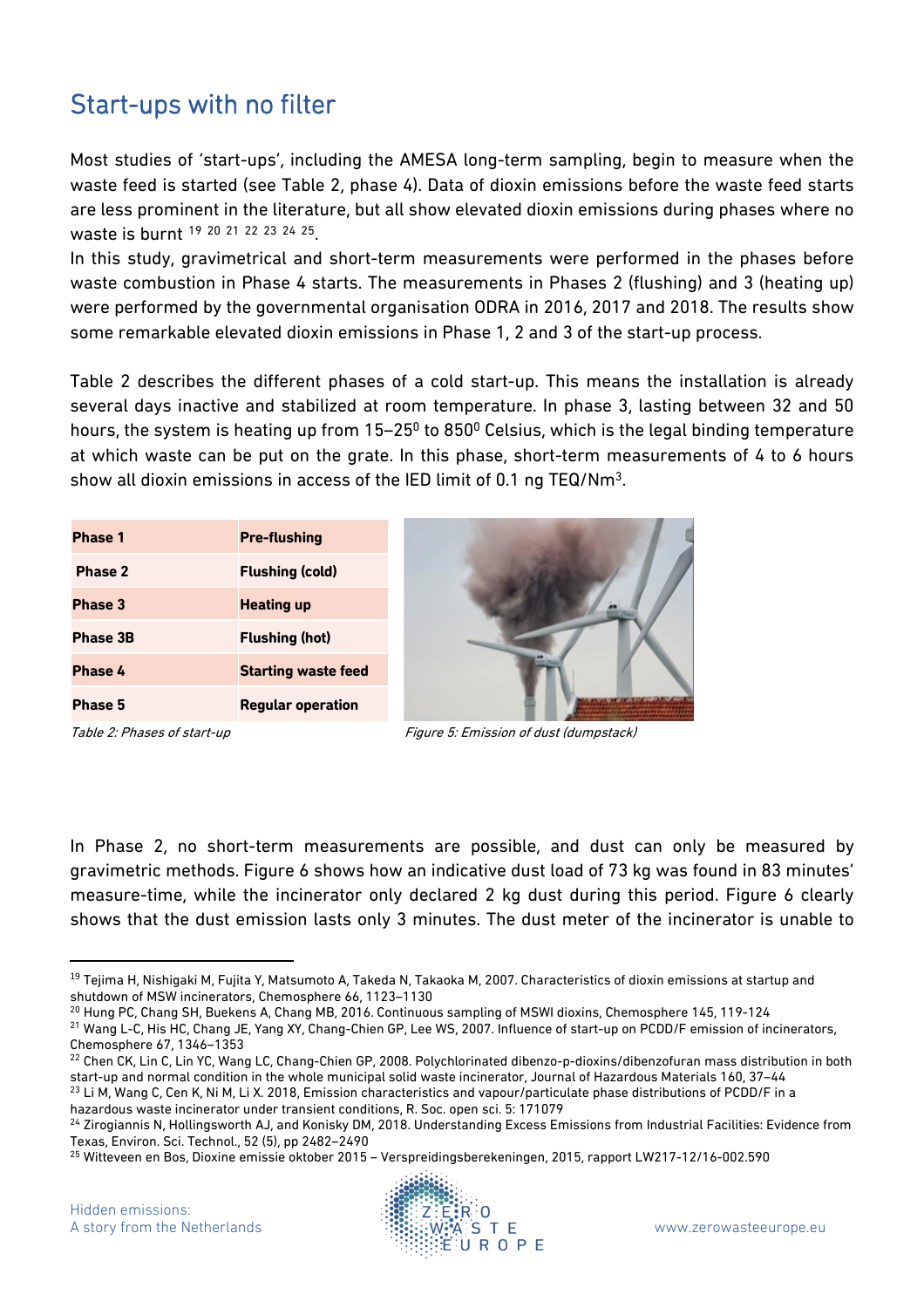record excessive flows of dust in a short time. In Phase 1 the REC incinerator estimates the amount of dust emission to be 25-50 kg, but due the incapability of dust emissions meters (only 2% in Phase 2), the real quantity of dust emissions will be much higher. Dust emissions during start-ups without burning waste are structurally emitted without filtering. This has an economical reason: changing of filters, especially the bag or fabric filter is an expensive operation. Although emitting without filtering is prohibited, this practice occurs as a standard. As regards enforcement, penalising breaches is difficult, because emissions are only measured when waste is actually on the grate, and the bypassing system is still being applied (see Figure 5, which likely indicates emissions of dust saturated with dioxines and polycyclic aromatic hydrocarbon (PAHS)).



Figure 6: Dust emissions during phase 2 start-up REC Harlingen 2017 Figure 7: Most of the time, bypassing (dump

stacks) takes only a few minutes

Although the AMESA test was prepared for operation during the start-up after the annual maintenance stop, it was blocked three times for unstated reasons. According to documents of the REC incinerator, several cleaning operations (flushing) have taken place in Phase 1, but without filtering. Sometimes this cleaning and dust emissions was visible (Figure 5), but most of the time these dump stacks took place at night. In Figure 7, regular patterns of 3-minute dust emissions are shown, just as a result of opening and closing the bypasses.

An exact number of dioxin emissions during start-ups is hard to give, but estimates are 5-10 mg dioxins for one cold start-up event. Annual emissions of the REC incinerator are estimated at around 5 mg dioxins during normal condition<sup>[26](#page-6-0)</sup>. More often start-ups occur without cooling down. An example is the first calamity in Figure 3, with an uncontrolled combustion of 19 tons of undefined waste, during which AMESA was off-line for more than 10 hours. An official conservative estimate of dioxin emissions is 33 mg<sup>[27](#page-6-1)</sup>, but this figure is probably much higher, since the waste was wet<sup>28</sup> and likely to have a Polyvinyl Chloride, PVC, content above 2% because of an impossibility of preseparation of PVC). Hot start-ups occur more often than cold start-ups, and these are also being sampled incompletely by AMESA, simply because the cartridge comes in a reset loop and interrupts the sampling. Problems with uncontrolled combustion happened several times in 2018, even the local fire brigades had to intervene, and the plant management seems not to be in control.



 $\overline{a}$ <sup>26</sup> Witteveen en Bos, Dioxine emissie oktober 2015 – Verspreidingsberekeningen, 2015, rapport LW217-12/16-002.590

<span id="page-6-1"></span><span id="page-6-0"></span><sup>27</sup> Idem

<span id="page-6-2"></span><sup>28</sup> Information provided by an internal source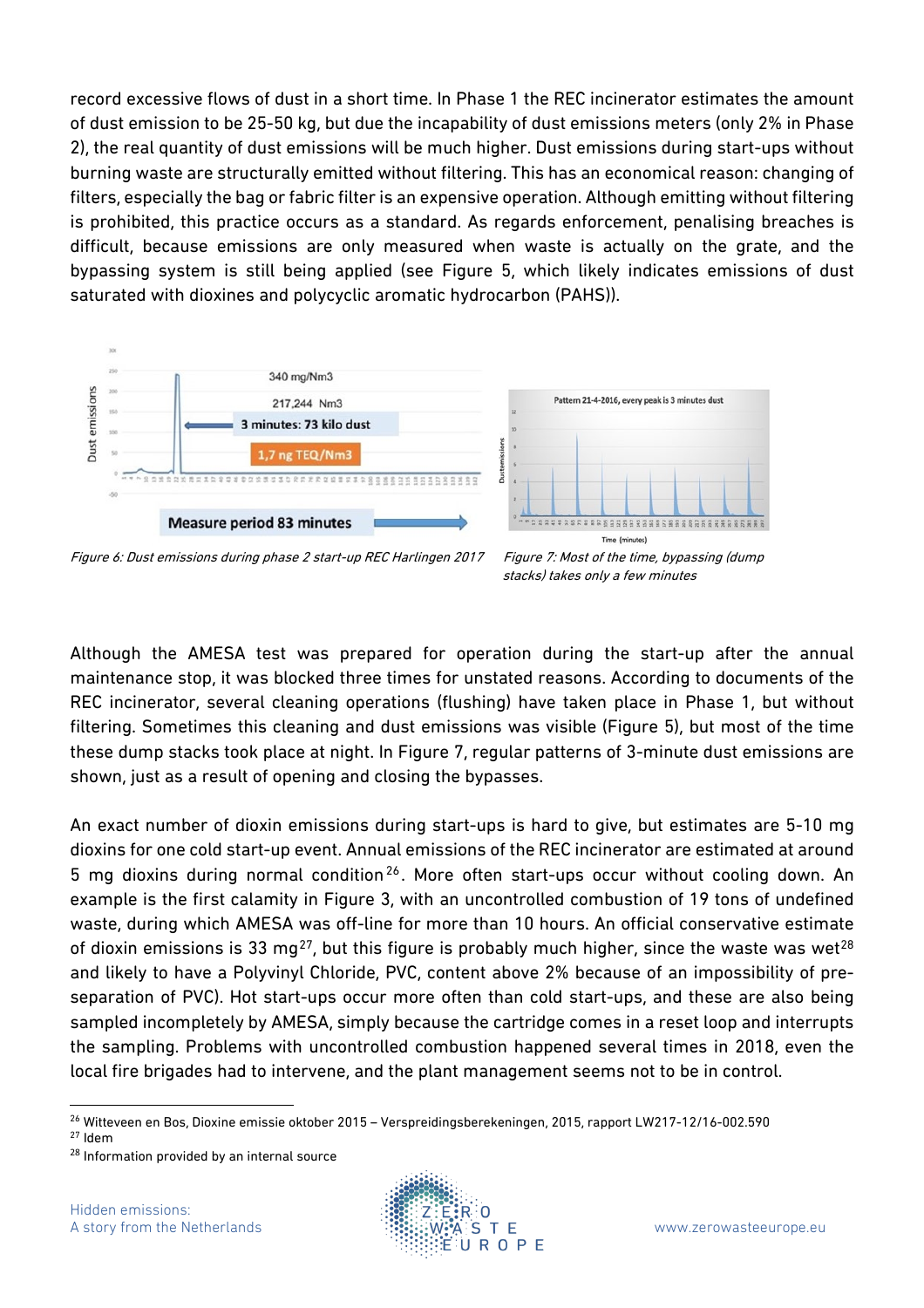Nonetheless, the REC incinerator would be able to defend these emissions during transient stages in courts, since regulations 'only apply to steady state operations' and exclude failure events. It is very difficult to understand this kind of official reasoning of enforcement, which certainly does not benefit the environment or the local population's health.

#### Breaches in the post-combustion zone

The IED, Directive 2010/75/EU<sup>29</sup>, requires that the flue gases of a waste incinerator have a residence time of 2 seconds at 850°C in the post combustion zone under homogeneous conditions. Measurements in 2017 (6 years after the start in 2011) by TÜV Rheinland Energy Gmbh<sup>30</sup> indicate that **the REC incinerator in Harlingen does not comply with this requirement of homogeneity of temperature and oxygen in the post-combustion zone**[31](#page-7-2). The enforcement of these conditions should be more stringent, to ensure the requirements are fulfilled according to guidelines of the Best Available Techniques (BAT) and the Best Environmental Practices (BEP) [32](#page-7-3) . Moreover, the management of the REC plant violates the guidelines in article 5, Annex C of the Stockholm Convention<sup>[33](#page-7-4) [34](#page-7-5)</sup> on persistent organic pollutants, and notably the measures to reduce or eliminate releases of unintentional production. Moreover, the management of REC incinerator also acts in violation of article 10 of the Stockolm Convention<sup>[35](#page-7-6)</sup>, concerning public information, awareness and education, by refusing to disclose data on combustion temperatures, thus raising questions about the capacity of sufficient destruction of unintentionally produced persistent organic pollutants (POPs).

 $\overline{a}$ 

<span id="page-7-6"></span>

<span id="page-7-0"></span><sup>&</sup>lt;sup>29</sup> DIRECTIVE 2010/75/EU OF THE EUROPEAN PARLIAMENT AND OF THE COUNCIL of 24 November 2010 on industrial emissions (integrated pollution prevention and control), p. 41

<span id="page-7-1"></span><sup>30</sup> Measurement report REC, Harlingen, Netherlands, 21.08.2017, TÜV Report No.: 936/21239402/A Cologne

<span id="page-7-2"></span><sup>31</sup> Arkenbout, A, Sarolea, HA, 2018. Temperature and Oxygen levels in the post-combustion zone of a Waste-to-Energy Incinerator, poster Dioxin2018, http://bit.ly/2zZrBt5

<span id="page-7-3"></span><sup>32</sup> Guidelines on Best Available Techniques and provisional guidance on Best Environmental Practices, relevant to article 5 and Annex C of the Stockholm Convention on Persistent Organic Pollutants, 2007, United Nations Environment Programme 33 REGULATION (EC) No 850/2004 OF THE EUROPEAN PARLIAMENT AND OF THE COUNCIL, 29 April 2004 on persistent organic pollutants and amending Directive 79/117/EEC

<span id="page-7-5"></span><span id="page-7-4"></span><sup>&</sup>lt;sup>34</sup> Stockholm Convention on Persistent Organic Pollutants (POPs) as amended in 2009,

https://www.env.go.jp/chemi/pops/treaty/treaty\_en2009.pdf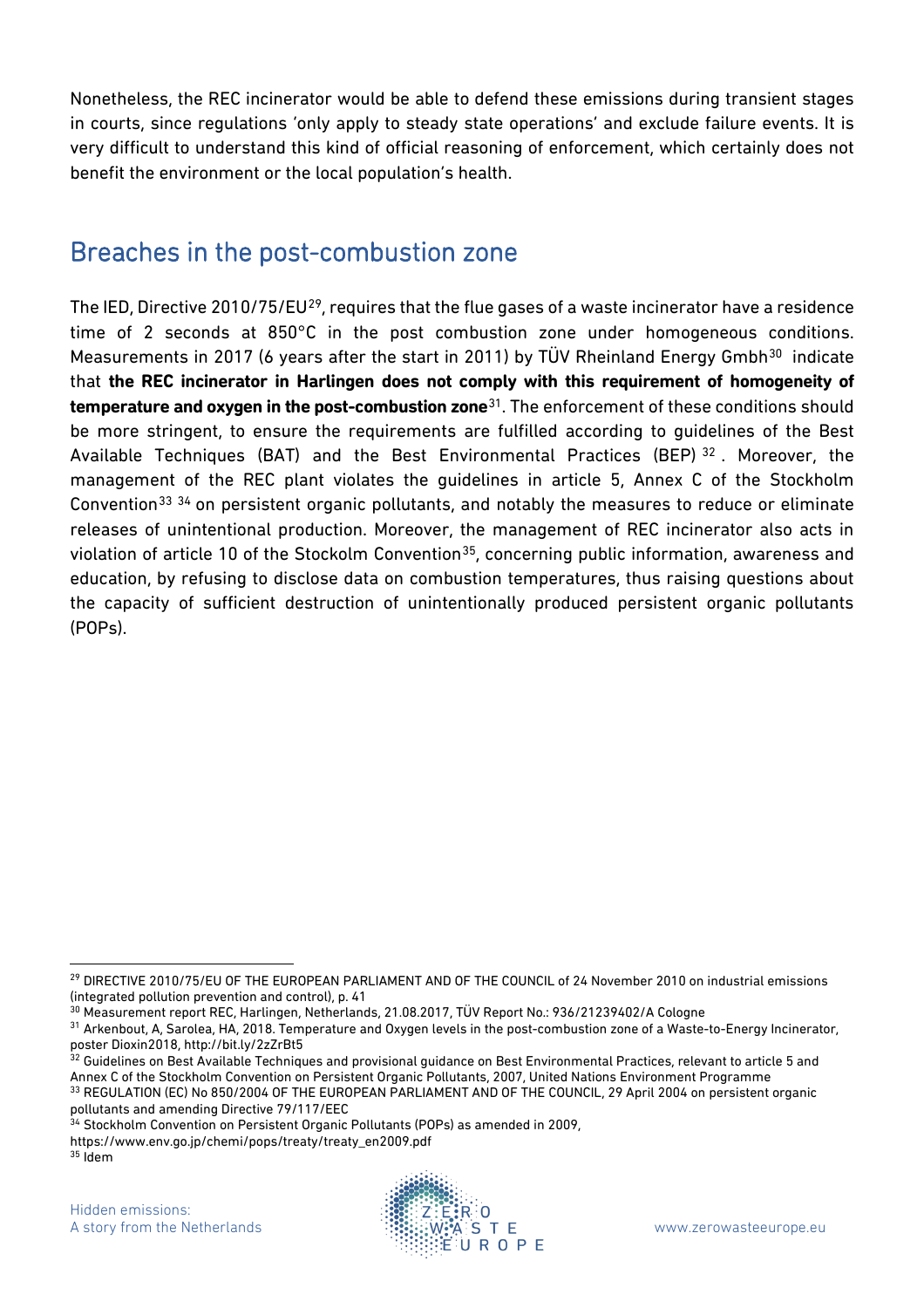## Unintentionally produced persistent organic pollutants (UPOPs)

As the long-term sampling programme AMESA was extended to analyse other UPOPs<sup>[36](#page-8-0)</sup> <sup>[37](#page-8-1)</sup> in the flue gases, results pointed strongly to incomplete combustion in the REC incinerator. Notably:

- 1. Near the incinerator, dioxin-like polychlorinated biphenyls (Dl-PCBs) were dominantly found in eggs, milk, grass and soil, especially PCB 126. The coplanar dl-PCBs were prominent in the emissions of the incinerator, 8,5% of the total TEQ (n = 36, 20,139 hours), while other incinerators emit 3 times less dl-PCBs<sup>38</sup>.
- 2. Polybrominated diphenyl ethers (PBDEs) were detected during start-ups and shutdowns. In October 2015, 0,434 ng PBDE/Nm<sup>3</sup> were measured when the waste supply was blocked and the waste ignited. In 2018, several similar fire calamities took place, but no data of UPOPs exist because AMESA measurements were stopped.
- 3. Brominated dioxins (polybrominated dibenzodioxines and furans, PBDD/Fs) were detected during start-ups and shutdowns:  $5,4 - 8,9$  picogram PBDE/Nm<sup>3</sup>, indicating incomplete combustion of brominated flame retardants<sup>39</sup>.
- 4. Polybrominated biphenyls (PBBs) were detected during steady state conditions with concentrations of  $0.038 - 0.133$  ng/Nm<sup>3</sup>. Normally these compounds should decompose above 300<sup>0</sup> Celsius, and the presence of these substances indicate incomplete combustion.
- 5. Near the incinerator, the rain is regularly polluted with black particles. A CALUX screening test shows high concentrations of benzo(a)pyrene in black deposits on windows and roofs. Although the incinerator should not emit PAH at all (and the REC incinerator has, therefore, no PAH emission licence), all samples (n = 3), during steady state condition, were found to be positive with a PAH concentration of  $2.4 - 314.8$  ng/Nm<sup>3</sup> in the flue gases<sup>[40](#page-8-4)</sup>.
- 6. Fluorinated compounds as perfluorooctanoic acid (PFOA) was detected in all (n = 6) samples  $(433 - 794$  hours, total 3,929 hours)<sup>41</sup>. PFOA should not be detectable at all in modern waste incineration processes. Finding of PFOA in the stack can be an indicator of uncomplete combustion, i.e. not complying with a minimum 2 seconds residence time at 850 °C.

While these facts provide a conservative estimate of UPOPs-related pollution in the area, the actual impact would be much higher, as sampling is interrupted when dust emissions occur.

The finding of such a broad scale of UPOPs signals incomplete combustion, probably caused by insufficient homogeneous temperatures and oxygen levels in the after combustion zone and improper use of the bypasses.

 $\overline{a}$ 



<span id="page-8-0"></span><sup>36</sup> Arkenbout, A, Esbensen KH, 2017. Biomonitoring and source tracking of dioxins in the Netherlands, Eighth World Conference On Sampling and Blending / Perth, Wa, 9–11 May 2017, 117-124

<span id="page-8-1"></span><sup>37</sup> Arkenbout, A, Bouman KJAM, 2018. Emissions of dl-PCB, PBB, PBDD/F, PBDE, PFOS, PFOA, and PAH from a waste incinerator, poster Dioxin2018, http://bit.ly/2RZJe3j

<span id="page-8-2"></span><sup>38</sup> Sakurai, T, Weber, R, Ueno, S, Nishino, J & Tanaka, M, 2003. Relevance of coplanar PCBs for TEQ emission of fluidized bed incineration and impact of emission control devices. Chemosphere 53, 619–625

<span id="page-8-3"></span><sup>39</sup> Bjurlid F, Polybrominated dibenzo-p-dioxins and furans: from source of emission to human exposure, Örebro University, Repro 12/2017, ISBN 978-91-7529-221-2

<span id="page-8-4"></span><sup>40</sup> Arkenbout, A, Behnisch P, 2017. PAHs depositions in the environment of a waste incinerator, http://bit.ly/2Tot84Y

<span id="page-8-5"></span><sup>41</sup> Arkenbout A, 2018. Long-term sampling emission of PFOS and PFOA of a Waste-to-Energy incinerator, http://bit.ly/2FtsEro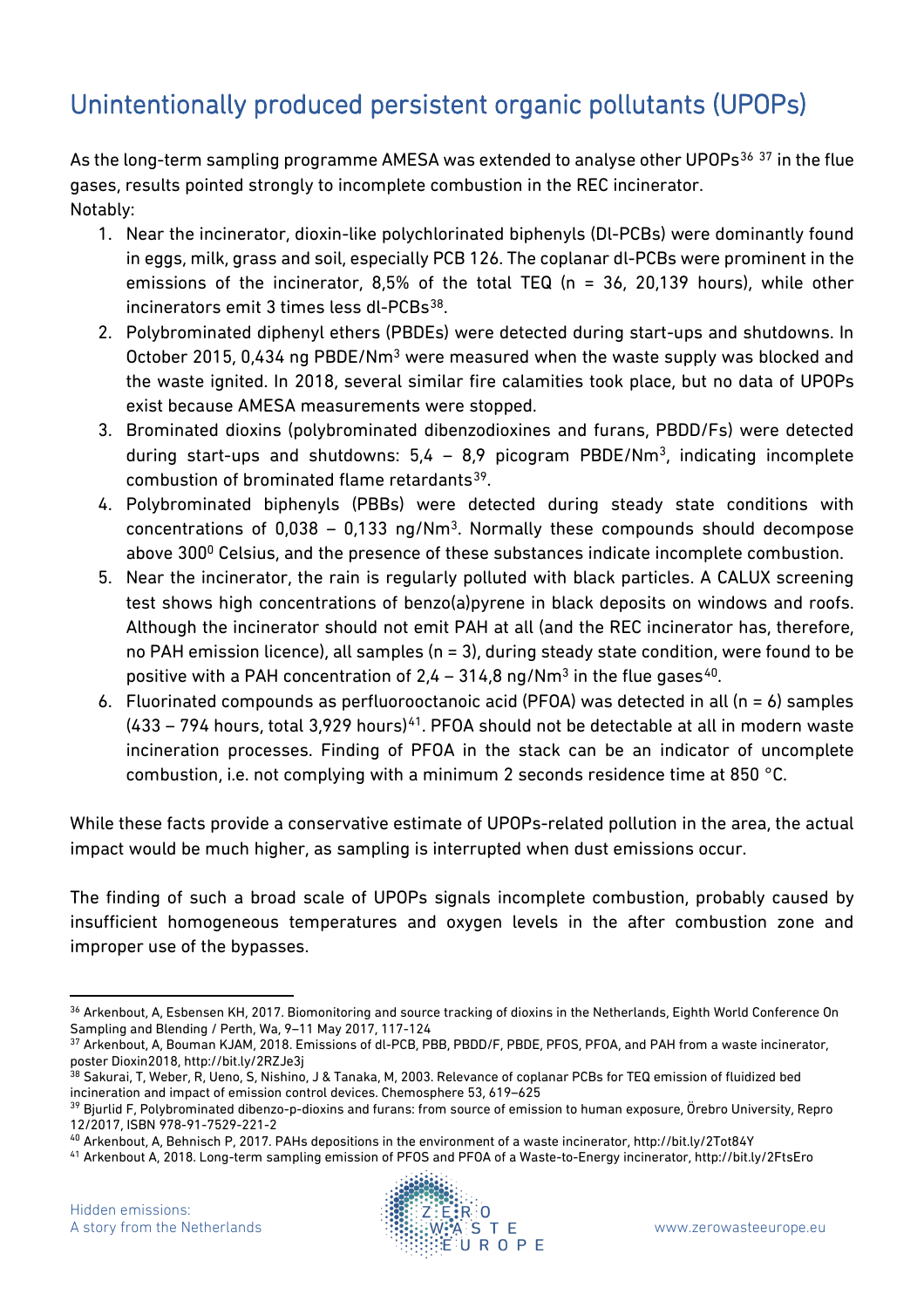Further research is needed to clarify the real impact of emissions of incomplete combustion. Also, whether the change of waste input could lead to an increased change for the occurring of calamities is an aspect that must be considered.

#### Conclusions and recommendations

The dioxin emissions of the so called 'state of the art' REC incinerator Harlingen continue to be underestimated, and frequently go far beyond the limits set by the environmental permit (0,01 ng TEQ/Nm3). On top of that, the regulatory short-term measurements structurally underestimate dioxin emissions.

The mandatory *pre-announced* controls of dioxin emissions must be replaced by an appropriate scheme of *long-term sampling*. When using approaches like AMESA for long-term sampling, special attention should be paid to interruptions in the monitoring, as it is key for valid long-term sampling to be continuous.

The broad scale of UPOPs emitted by the REC incinerator signals incomplete combustion, probably caused by insufficient homogeneous temperatures and oxygen levels in the after combustion zone, and improper use of bypasses.

In order to reduce emissions of UPOPs in the environment, a more stringent application and a better enforcement of the Stockholm Convention is highly recommendable. The temperature and the oxygen levels in the after-combustion zone should be monitored on-line and duly enforced during normal operation, and this also under the most unfavourable incineration conditions, as mentioned by the Stockholm Convention papers and the IED.

Dioxin emissions during transient stages of start-up and shutdown easily exceed annual emissions during steady state. All dioxin emissions should be taken into account, not only emissions during the ideal steady state operation. Also, excluding emissions that occur during transient stages from monitoring regulations should be stopped immediately.

Moreover, the results of the measurements in the REC incinerator raise important questions for future policy-making concerning what can be accepted as *normal* operating and monitoring conditions for incinerator plants, with respect to their potential effects on public health and the environment. The studies reviewed here show unequivocally that dioxins are *still* a serious issue, that measurement programs *still* show serious shortages, that the health of the population is *still* under threat and there is unfortunately *still* a long way to go to totally eliminate dioxin emissions to the environment.

\*\*\*